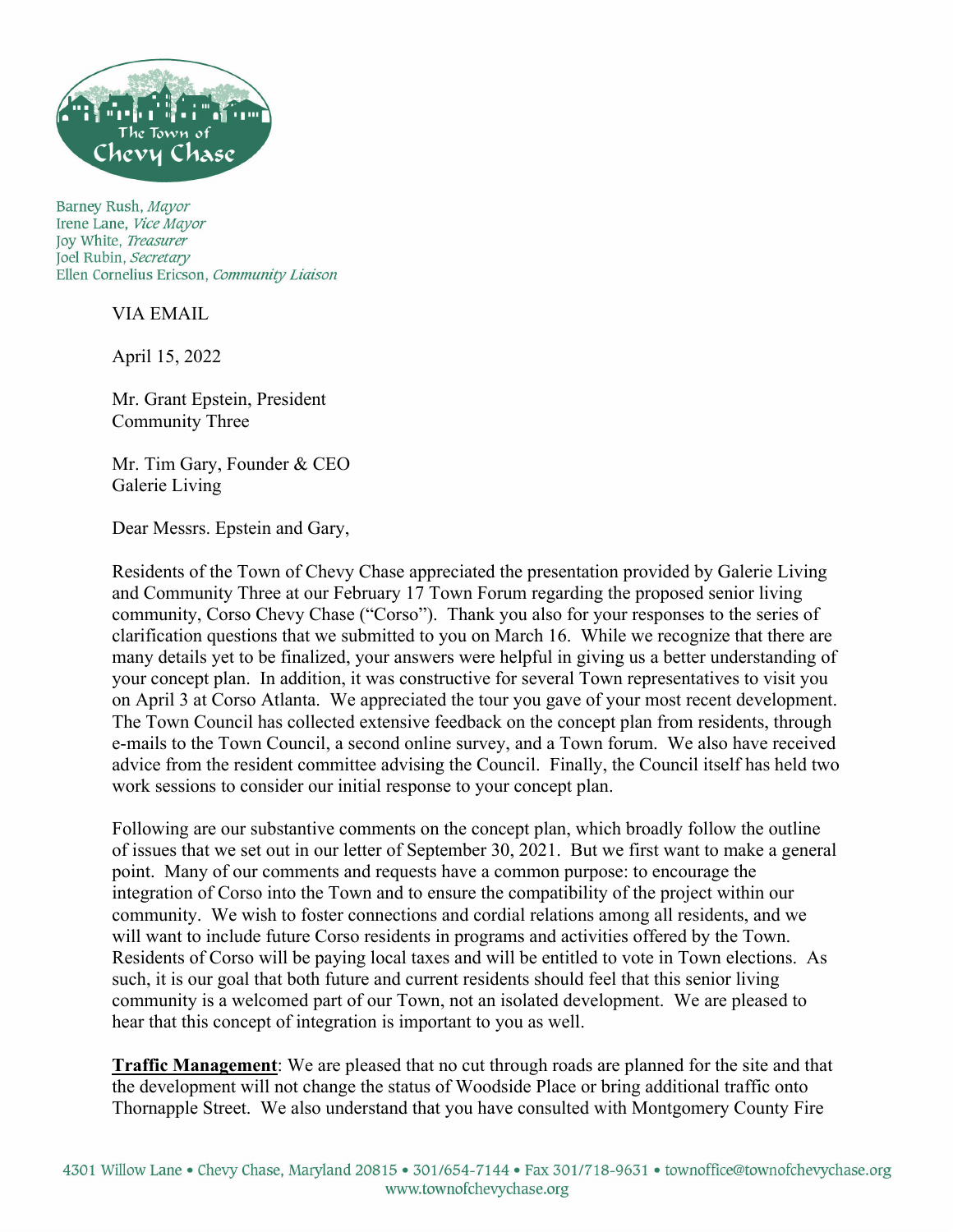and Rescue, which appears satisfied, as of now, that access from Connecticut Avenue alone will be adequate.

# **Request**:

• When the traffic study or traffic impact statement (if a full study is not required) is undertaken, we ask for a review, including a signal warrant analysis, of the prospective need for signalization on Connecticut Avenue at the entrance to Corso given the current traffic congestion on this corridor and anticipated additional vehicular traffic once the Chevy Chase Lake project is completed.

**Forest Conservation and Public Access, and Stormwater Management:** We are pleased that the developers plan to maintain the existing woods, including the wooded area along Thornapple Street, the woods on the west side of the property between the existing parking lot and the back yards of the homes on Meadow Lane, and the trees and bushes along the south side of the property adjacent to Woodside Place. We also note that the plan responds to our request in our letter of last September to provide a public walking path on the property, and we understand that you believe that this is an important amenity for Corso residents. Finally, we look forward to learning more details about the establishment of a Forest Conservation Easement.

# **Comments and Requests:**

- While the walking path could become a shared amenity enjoyed by Town residents, residents in the vicinity of Corso have raised concerns regarding its development. These concerns center on whether a path would jeopardize the roots of canopy trees, disrupt wildlife habitat, and impact the privacy of nearby neighbors.
- Before taking a position on the value of the walking path:
	- o We will need to have the views of a professional forester, whom the Town is prepared to retain. Taking account of your plans for the path, the forester can advise us on conservation best practices and whether there are feasible options for location and construction of a path that addresses conservation concerns.
	- o We will need to ensure that the location of the path, if it were to be built, respects the privacy of nearby residents through appropriate mitigation, including additional or denser vegetative screening as well as regulations regarding its use.
- It is important that the woods be a healthy ecosystem and remain natural with underbrush vegetation as well as canopy trees. We want the forester to advise on what if any actions should be taken to ensure this goal.
- We support ensuring the preservation of the woods in perpetuity and look forward to learning more details about the establishment of a conservation easement. To that end, we recommend obtaining professional advice on the best way to proceed on this matter and on the type of easement to be established so that it is compatible with whatever decision is ultimately taken regarding the path as well as stormwater management plans. We request that the Town have a recognized role in working with you, Planning Staff, and the County in determining the most appropriate category of easement that will otherwise be required through the entitlement process. We ask that you send us the Natural Resource Inventory/Forest Stand Delineation (NRI/FSD) when it is completed and before it is submitted to M-NCPPC so that we can fully understand the existing environmental features on the property. We further request your agreement that no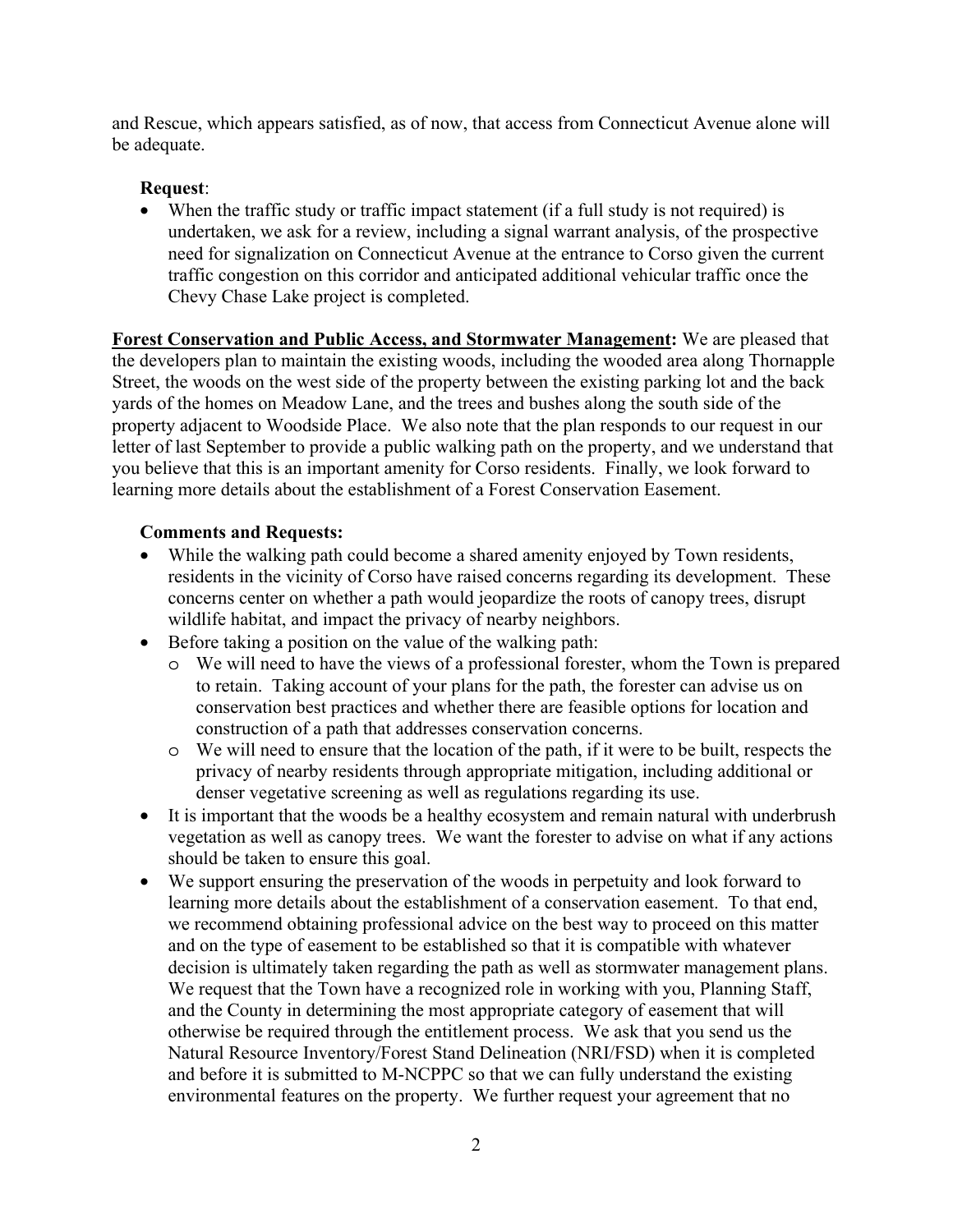changes will be made to any existing environmental features of the site, including especially the wooded areas on the property, outside of the formal review processes that will be part of the entitlement process.

• We request that the Town engineer who works with us on stormwater management issues and Town staff join the consultations that the developers will be holding with Montgomery County officials regarding stormwater management and otherwise have a role in establishing what measures are most suitable to obtain Environmental Site Design to the Maximum Extent Practicable (ESD to the MEP) as required by law. We want to review the engineering plans and specifications that will offer assurance that the homes near the property will not be adversely affected by the development.

**Shared Indoor Amenities**: We would appreciate more details on the amenities that you plan to include for Corso residents and your intentions for how certain amenities, such as the pool and spa areas, may be shared with Town residents.

### **Requests:**

- Many Town residents are keenly interested in having a pool as a shared amenity. However, it appears that the pool, as currently envisioned, is small. We ask that you consider enlarging the swimming pool, and possibly include lap swimming, so that it can accommodate a higher level of use by Town residents. We understand that the Town and Corso management will need to agree on rules and regulations that define the level of access residents could have to this amenity and how residents would be able to access these indoor amenities. We also ask that residents be allowed to use the underground parking at Corso if they choose to drive, in order to relieve congestion on Town streets.
- We are pleased to see that the project includes a theater, and we ask that there be occasions when Town residents may be able to join events in that space, and times when Town organized cultural events and entertainment could be held there. We also would like to explore with you the occasional use of the theater for official Town meetings, and the prospect that some office space could be used intermittently by Town staff, to facilitate engagement between Corso residents and the Town.

**Design and Commercial Use:** Though not raised explicitly in our September 30 letter, design and commercial use are important issues to Town residents. We will not be able to form more definitive views about scale and compatibility until we see the digital 3-D model (with heights and sight lines). We also need more information on the architectural style and type of building materials you plan to use for Corso, recognizing the importance that the development be compatible with surrounding residential homes. However, we offer below the following initial comments:

#### **Requests:**

- In the spirit of maintaining as much openness as possible between the Town and Corso, we ask that fencing or walls around the complex be kept to a minimum.
- When we review the digital 3-D model, we will be paying attention to the height, massing, and sight lines of the complex, and we may request amendments, such as step backs for the upper floors of buildings that are closest to neighboring residences.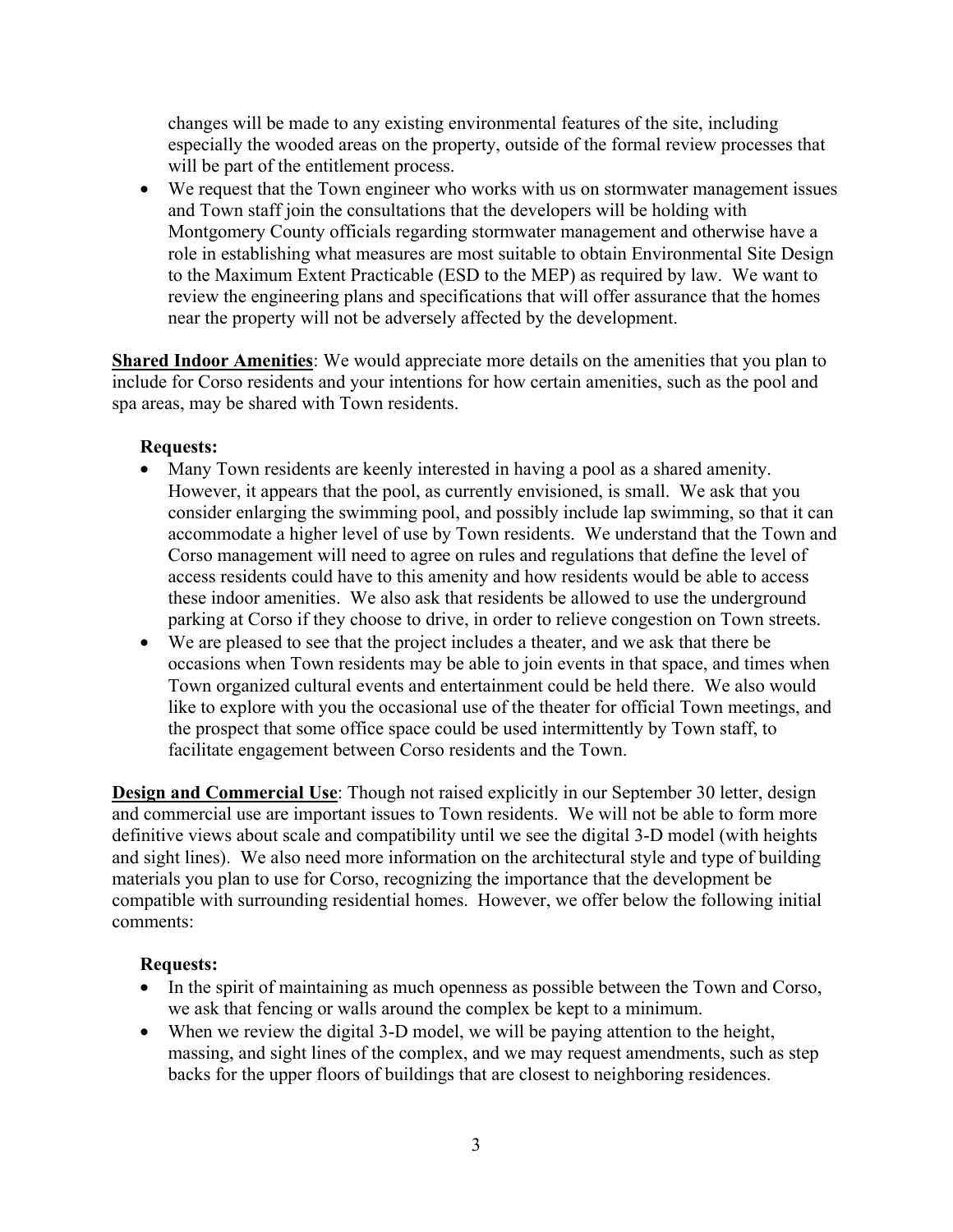- We recommend that all exterior lighting comply with DarkSky.org guidelines to mitigate light glare/trespass into surrounding homes and woods.
- We observed the modest amount of landscaping at Corso Atlanta. While noting that the concept plan for Corso Chevy Chase appears to be more extensive, we remain concerned that if you intend to use only a single slab of concrete above the garage, landscaping choices will be limited and may not permit matching the green character of the Town of Chevy Chase, including our commitment to nurturing and maintaining our tree canopy. We therefore look forward to reviewing your landscaping plans in more detail as you proceed with your design and that you consider, where it may be appropriate, a two-layer slab and greater soil depth to permit more extensive landscaping opportunities as well as the planting of native tree and plant species. Our hope is that the landscaping will closely mirror the style of landscaping currently in the Town.
- We welcome having some limited retail space, with small stores that enhance integration with the community. We understand that you are considering a coffee shop, ice cream parlor and florist. We ask for you to consult with the Town regarding the prospect of any other retail space that you may consider, and we request that short term parking be provided within Corso so that non-Corso patrons do not use Town streets for parking.
- We request that you agree to having your plans reviewed and evaluated by the Design Approval Panel (DAP) that is in existence by virtue of the Downtown Bethesda Sector Plan. This voluntary submission of your plans to DAP, at each level of the entitlement process, will give the Town great assurances that you are on the way to achieving design excellence and compatibility worthy of the site and its location within the Town and mandated by the law.

**Construction:** Building Corso Chevy Chase is a large undertaking that will require many years of heavy construction work. The Town recognizes this reality and wants to ensure that disruption to residents is kept to a minimum during the construction period.

# **Requests**

- We request that you agree to enter into a Construction Management Agreement with the Town before the issuance of any permits so that we can cooperatively and collaboratively work through the best management practices for the construction of Corso relative to the comments made below and other aspects of the construction process.
- One term of this Agreement should cover the need to notify residents with regular and special updates providing information on construction matters, including schedule and activities. Many of our residents work from home and, as such, will have ongoing questions about the issues of noise (and enforcement of our noise ordinance), dust, and other disruptions during construction and the timing of construction activity.
- We seek assurance that equipment and vehicles used during construction will not use Town streets, and that you are proactive in working with the County and the utility companies to ensure that any temporary lane closures on Connecticut Avenue that may be necessary to accommodate infrastructure work are as short as possible.
- We now understand that you intend to construct Corso in two phases. We would like to see a site plan that reflects this intention and addresses the following questions: What buildings and garage construction would be in Phase 1 and what would be in Phase 2; the timing gap between the two phases; the impact on any shared amenities, including the